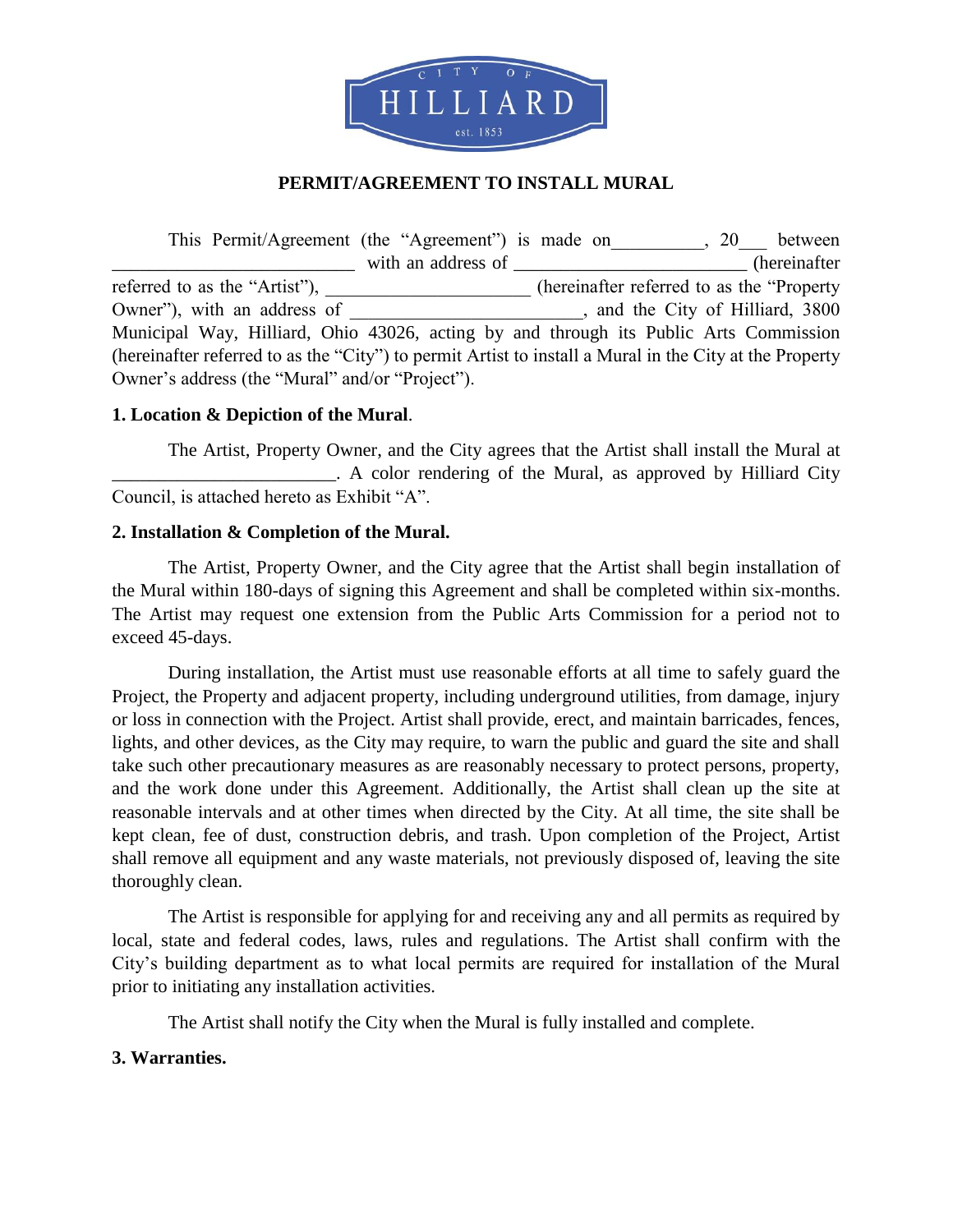

The Artist agrees to furnish, at his/her/its own expense, all supplies and materials, and equipment deemed necessary for the installation of the Mural. The Artist will use materials that are of good quality, fit for the selected purpose, within manufacturer tolerances and warranties, and free from all faults and defects. If any materials are found to be defective or deficient, the Artist shall correct it promptly after receipt of written notice of the City, unless the City is the cause of the defect or deficiency.

The Artist represents and warrants to the City that the Project is artistically unique, and agrees not to create or be involved in the creation of an identical artwork. Additionally, the Artist represents and warrants that:

- The Project is solely the result of the artistic effort of the Artist;
- The Project is unique and original and does not infringe upon any copyright and any other property or personal rights;
- The Project is not a duplicate or has been accepted for sale elsewhere; and
- The Project is free and clear of any liens, or claims or encumbrances from any source whatsoever.

The Artist warrants to the City that all work performed will be performed in a workmanlike manner.

# **4. Insurance.**

The Artist shall provide the City with proof of an insurance policy currently in effect covering the Artist for liability imposed by law for damages on account of bodily injury, death or property damage. The limit of this policy shall not be less than one million dollars (\$1,000,000) and issued from an insurance company duly licensed to transact such business sin the State of Ohio. The insurance policy shall list the City as an additional insured and shall require that the City be notified of cancellation of such coverage pursuant to the terms of the policy. Failure to maintain insurance during the duration of this Agreement shall result in the City's termination of the Agreement immediately. In the alternative, the Property Owner shall provide proof of insurance as required hereunder naming the Artist and the City as additional insureds.

The Artist shall be solely responsible for the payment of all expenses incurred by the Artist, and his/her/its employees, in the performance of work under this Agreement, including but not limited to motor vehicle expenses and other expenses. Artist agrees that it shall indemnify and hold City harmless from any liability resulting from the negligent or intentional use of any motor vehicle by Artist, or his/her/its agents or employees.

# **5. Assignment.**

The Artist shall not assign or otherwise transfer any rights or responsibilities under this Agreement without the prior written consent of the City, which may be withheld for any or no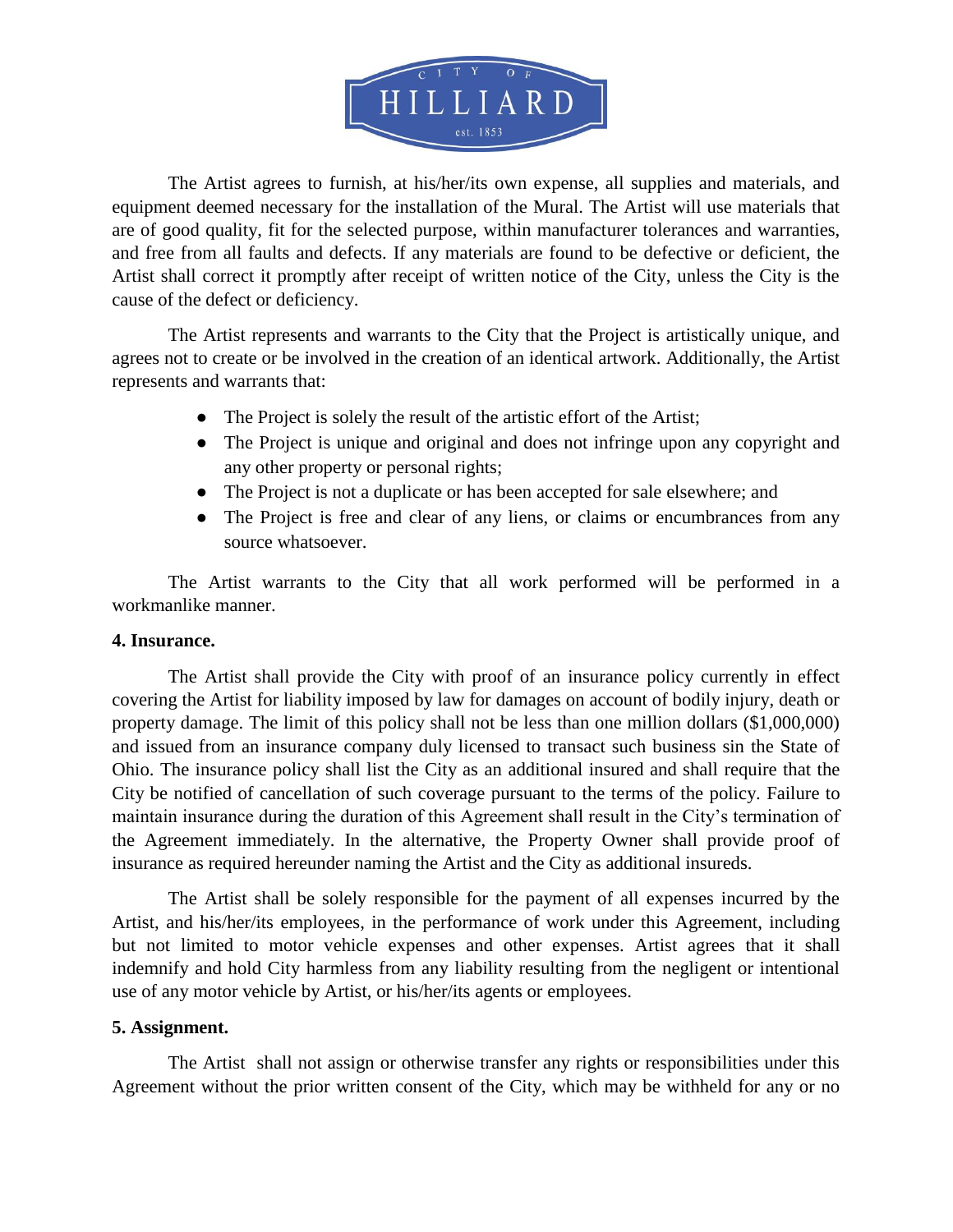

reason. In the case of debilitating illness or disability on behalf of the Artist, the Artist shall provide immediate notice to the City of such incapacity.

#### **6. Indemnification.**

The Artist and Property Owner shall defend, indemnify, and hold harmless the City, its officers, elected officials, employees, agents and volunteers from and against liability for all claims, losses, obligations, penalties, fines, damages and expenses (including reasonable attorneys' fees) to the extent that they are caused by or arise out of the creation and installation of the Mural by the Artist, as contemplated herein.

The Artist shall defend and indemnify and hold harmless the City if a third party asserts a copyright infringement or any other claim involving the Project.

# **7. Copyright and Rights Related to the Mural.**

The Artist shall place a copyright notice on the Mural that informs the public that a work is protected by copyright, identifies the copyright owner, and shows the year of first publication. If the copyright is registered with the U.S. Copyright Office, the Artist shall provide the City with the Copy of the application for registration, the registration number, and the effective date of the registration.

In view of the intention that the Project in its final dimensions shall be unique and consistent with paragraph 3 above, Artist shall not make any additional exact duplicate reproduction, nor shall Artist grant permission to others to do so. The Artist may use photographic reproductions of the Project in its portfolio, in critical and scholarly writings, or for non-commercial purposes, including reproductions used in advertising brochures, media publicity, and catalogues or other similar publications. In any photograph reproduction, the Artist shall include the following language: "an original work located in the City of Hilliard, Ohio."

# **8. Loss of Mural.**

In the event of fire, accident, strike, delays, floods, acts of God, or other unforeseen causes beyond the reasonable control of the parties that necessitates the loss of the Mural, the Parties hereto release the other from any and all obligations herein contained and from any and all damages that result or may result from the loss of the Mural, other than as specified herein.

# **9. Maintenance, Repairs, & Restoration.**

The continued maintenance and repair plan is attached hereto as Exhibit "B". Pursuant to Hilliard Codified Ordinance Section 1129.16(e), the Property Owner shall be responsible for maintaining the appearance of the Mural as approved by the City. The Parties agree that a Mural that is not maintained, or that is only partially installed, or is in a condition of disrepair, shall constitute a public nuisance. The City is authorized to take all measures in law and in equity to abate such nuisance.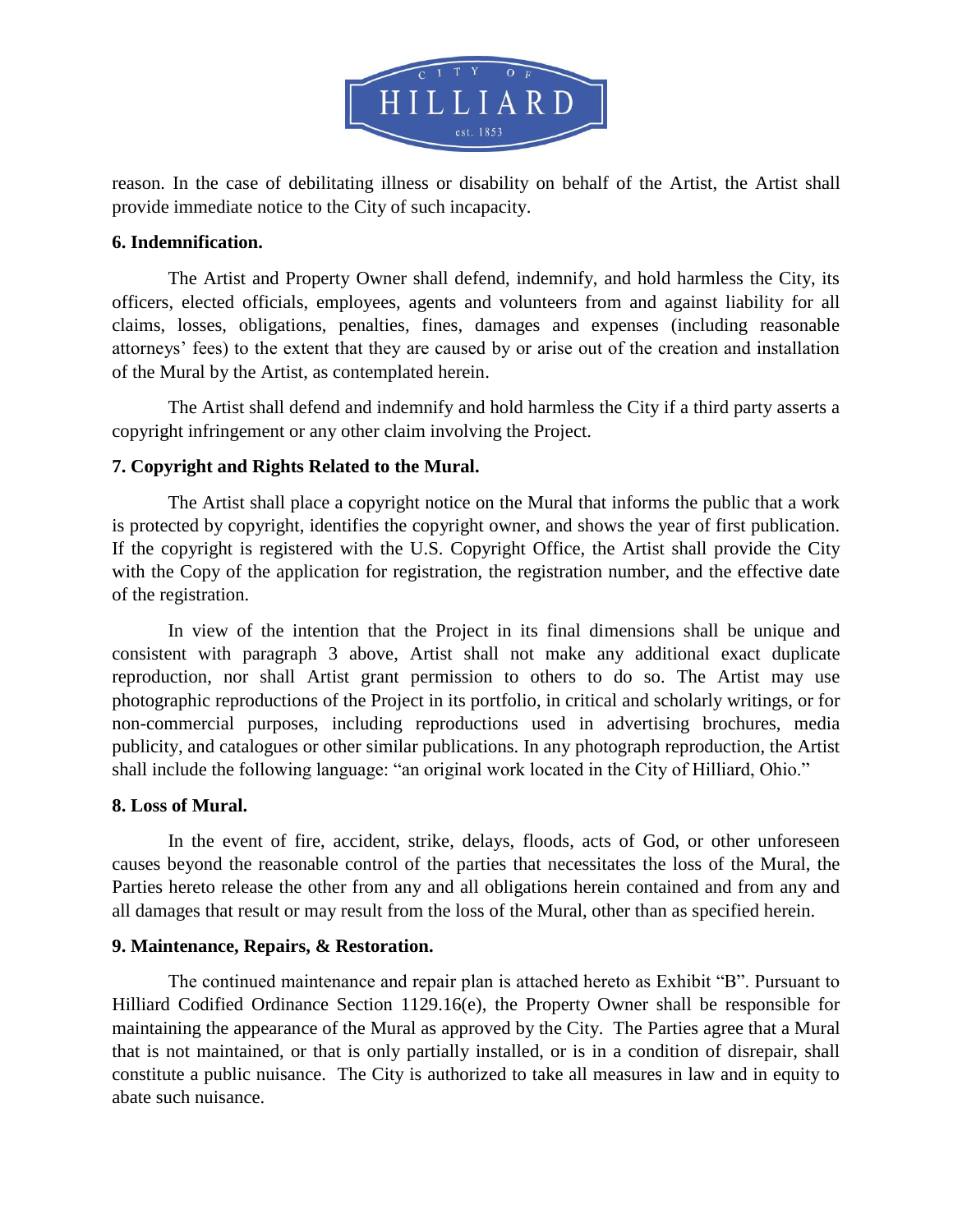

#### **10. Revocation of Agreement.**

This Agreement is revocable by the City, with prior consultation with the Public Arts Commission, if it is determined at any time that the Mural being installed does not comply with the approved application. Upon revocation of a permit, all work on the Mural shall stop immediately.

If either party fails or refuses to perform according to the terms of this Agreement, a declaration of default by either party must be made in writing to the other party, describe how the allegedly defaulting party has failed to perform according to the terms of this Agreement, and provide a reasonable opportunity to cure the default that is consistent with the approved Project.

#### **11. Amendment.**

This Agreement may be amended if agreed to in an instrument in writing executed by all of the parties hereto, and subject to approval by Hilliard City Council if any amendment is not consistent with City Code or is not consistent with the Project as approved by City Council.

#### **12. Interpretation.**

This Agreement shall be interpreted according to the laws of the State of Ohio. Any legal action to enforce or interpret the terms of this Agreement shall be brought in a court of competent jurisdiction in Franklin County, Ohio.

# **13. Independent Contractor.**

The City and Artist agree that that an employer-employee relationship does not exist between them, and that their relationship is strictly that of contract, Artist being an independent contractor free from interference or control by City in the performance of his/her/its work within the contracted area, subject only to the terms of this Agreement and adherence to all applicable federal, state and local laws. Artist acknowledges and agrees that, as an independent contractor, he/she/it is not covered by workers or unemployment compensation insurance provided by City and expressly waives any such coverage. Artist agrees to be solely responsible for the payment and withholding of any applicable federal, state, local, or other taxes (including, but not limited to, workers compensation and unemployment insurance) from his/her/its own earnings and any compensation paid agents and employees, if any.

#### **14. Notices.**

The addresses listed in the first paragraph of page 1 shall be used for all notice requirements, unless stipulated otherwise in writing.

# **15. Severability.**

If and to the extent that any court of competent jurisdiction is unable to construe part or all of any provision of the Agreement, and holds part or all of that provision to be invalid, such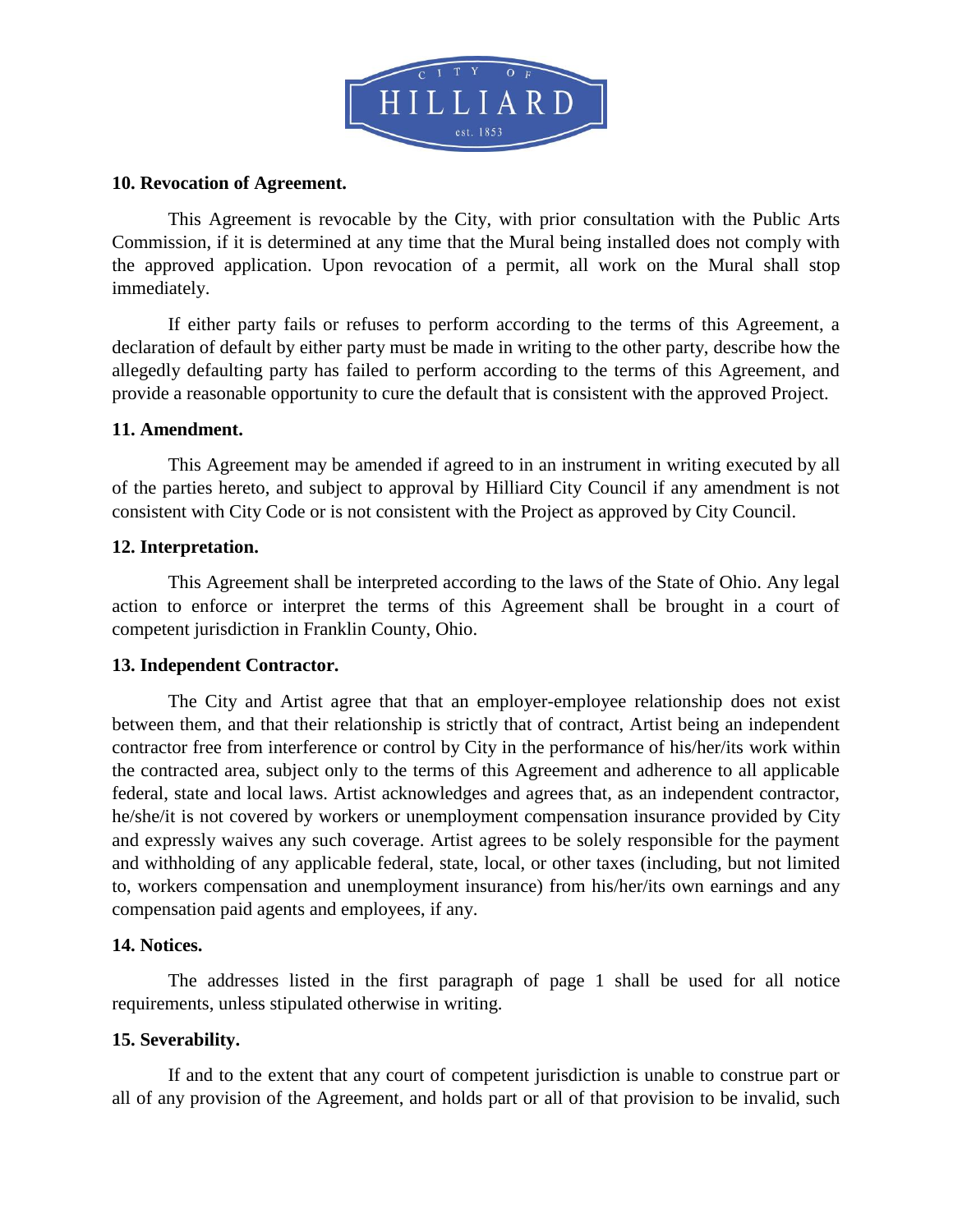

invalidity shall not affect the balance of that provision or the remaining provisions of the Agreement, which shall remain in full force and effect.

# **16. Captions.**

The captions at the beginnings of the several sections of the Agreement are not a part of the context hereof but are merely labels to assist in locating and reading such sections, and shall be ignored in construing the Agreement.

*(signature page follows)*